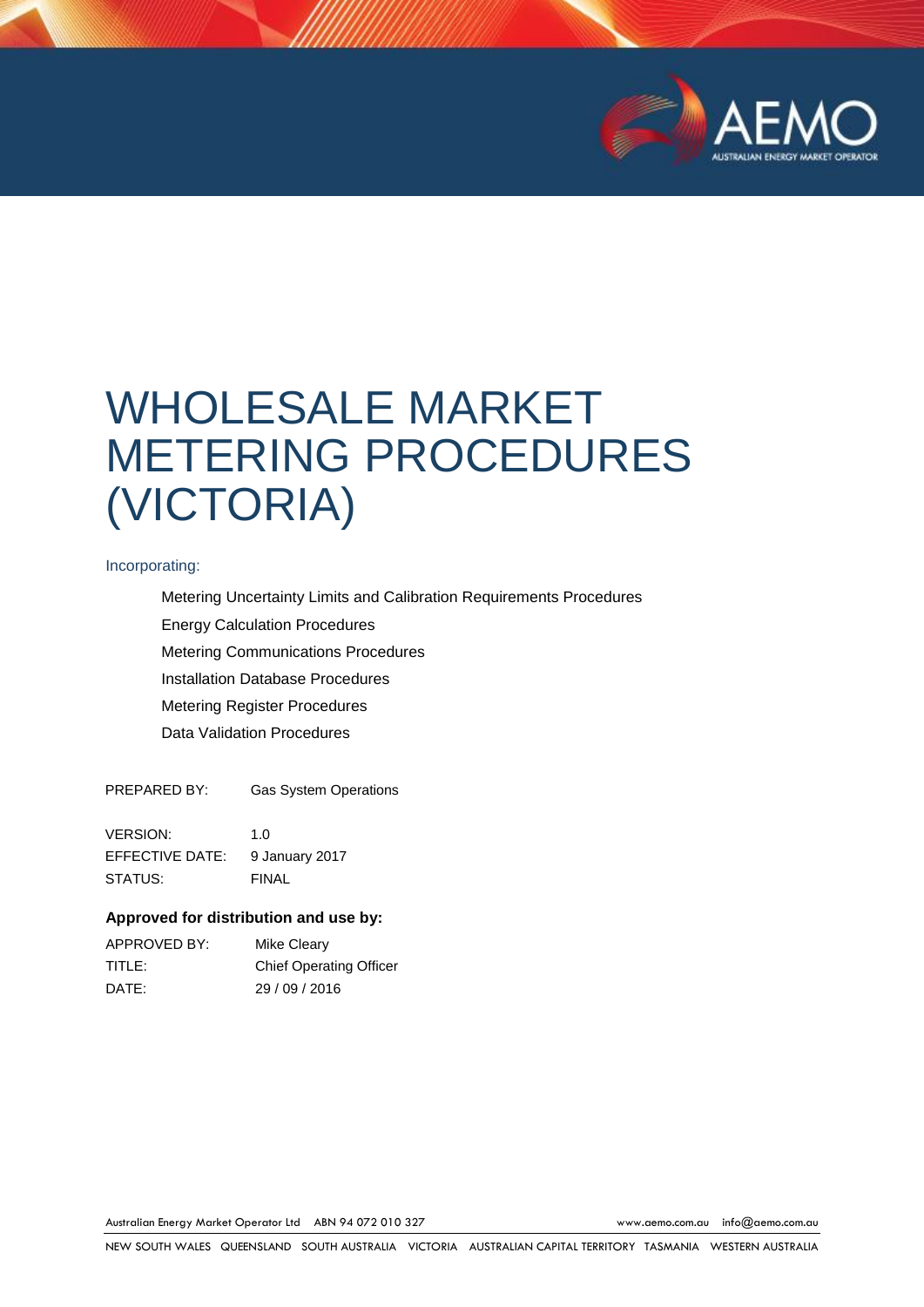# **VERSION RELEASE HISTORY: WHOLESALE MARKET METERING PROCEDURES (VICTORIA)**

| <b>Version</b> | <b>Effective Date</b> | <b>Summary of Changes</b>                                                                                          |
|----------------|-----------------------|--------------------------------------------------------------------------------------------------------------------|
| 1.0            | 9 January 2017        | First Issue of procedures replacing separate procedures listed below.<br>Respective version histories shown below. |

#### Wholesale Market Metering Uncertainty Limits and Calibration Requirements Procedures (Victoria)

| <b>Version</b> | <b>Effective Date</b> | <b>Summary of Changes</b> |
|----------------|-----------------------|---------------------------|
| 1.0            | 1 July 2009           | New NGR Procedure         |

### Wholesale Market Energy Calculation Procedures (Victoria)

| <b>Version</b> | <b>Effective Date</b> | <b>Summary of Changes</b>      |
|----------------|-----------------------|--------------------------------|
| 1.0            | Oct 2004              | New Procedure                  |
| <b>NGR 1.0</b> | 1 July 2010           | Reviewed and rebranded for NGR |

### Wholesale Market Metering Communications Procedures (Victoria)

| <b>Version</b> | <b>Effective Date</b> | <b>Summary of Changes</b>                                                  |
|----------------|-----------------------|----------------------------------------------------------------------------|
| 4.0            | 17 June 1998          | Used since market start                                                    |
| 5.0            | 22 October 2003       | Updated with references to other procedures and specific inclusion of DMs. |
| <b>NGR 1.0</b> | 1 July 2010           | Reviewed and rebranded for NGR                                             |

### Wholesale Market Installation Database Procedures (Victoria)

| <b>Version</b> | <b>Effective Date</b> | <b>Summary of Changes</b> |
|----------------|-----------------------|---------------------------|
| -1.0           | 1 July 2009           | New NGR Procedure         |

#### Wholesale Market Metering Register Procedures (Victoria)

| <b>Version</b> | <b>Effective Date</b> | <b>Summary of Changes</b> |
|----------------|-----------------------|---------------------------|
|                | July 2009             | New NGR Procedure         |

### Wholesale Market Data Validation Procedures (Victoria)

| <b>Version</b> |             | <b>Effective Date Summary of Changes</b> |
|----------------|-------------|------------------------------------------|
| 1.0            | Oct 2004    | New Procedure                            |
| NGR 1.0        | 1 July 2010 | Reviewed and rebranded for NGR           |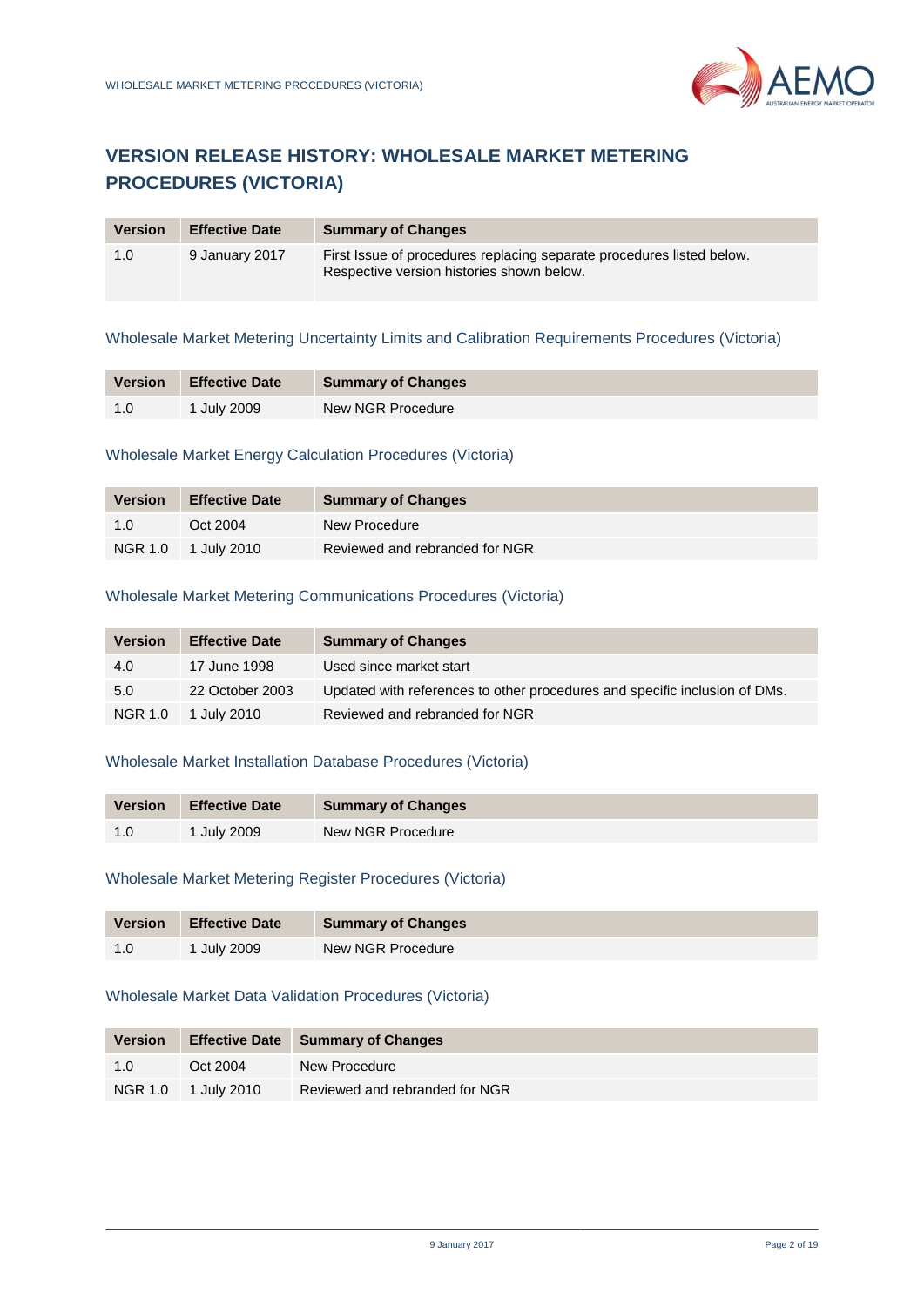

# **CONTENTS**

| <b>CHAPTER 1. INTRODUCTION</b>                                                | 4               |
|-------------------------------------------------------------------------------|-----------------|
| CHAPTER 2. METERING UNCERTAINTY LIMITS AND CALIBRATION<br><b>REQUIREMENTS</b> | 7               |
| <b>CHAPTER 3. ENERGY CALCULATION PROCEDURES</b>                               | 9               |
| CHAPTER 4. METERING COMMUNICATIONS PROCEDURES                                 | 12 <sup>2</sup> |
| CHAPTER 5. INSTALLATION DATABASE PROCEDURES                                   | 14              |
| <b>CHAPTER 6. METERING REGISTER PROCEDURES</b>                                | 15              |
| CHAPTER 7. DATA VALIDATION PROCEDURES                                         | 17              |
|                                                                               |                 |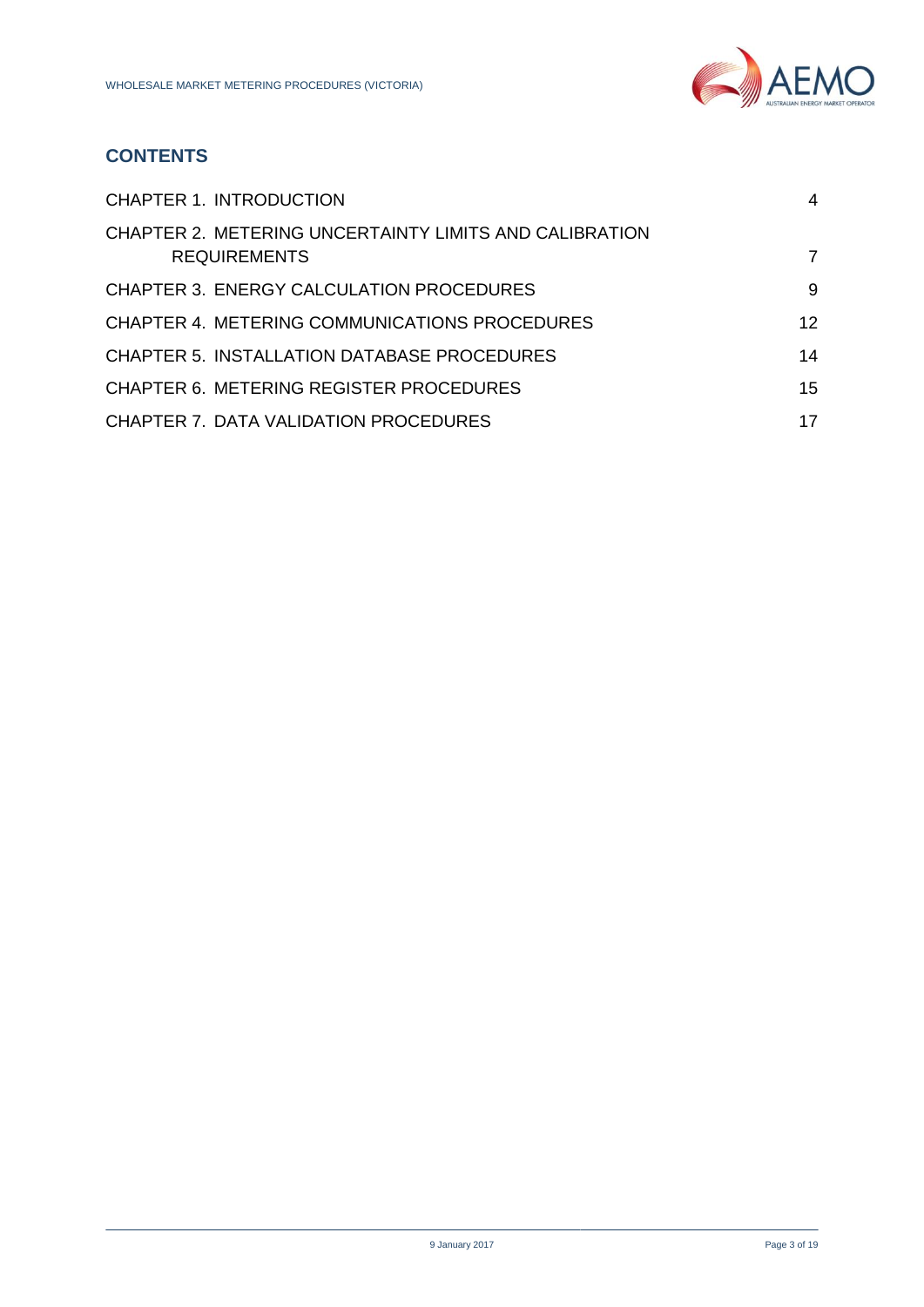

# <span id="page-3-0"></span>**CHAPTER 1. INTRODUCTION**

### **1.1 Purpose**

These are the Wholesale Market Metering Procedures (Victoria) (**Procedures**) made under rules 297, 303(6), 308(4), 309(3), 311(4), 314(2) of the National Gas Rules (**NGR**). These Procedures replace the following procedures:

- Wholesale Market Metering Uncertainty Limits and Calibration Requirements Procedures (Victoria) made under rule 297 of the NGR.
- Wholesale Market Energy Calculation Procedures (Victoria) made under rule 303 (6) of the NGR.
- Wholesale Market Metering Communications Procedures (Victoria) made under rule 308 (4) of the NGR.
- Wholesale Market Installation Database Procedures (Victoria) made under rule 309 (3) of the NGR.
- Wholesale Market Metering Register Procedures (Victoria) made under rule 311 (4) of the NGR.
- Wholesale Market Data Validation Procedures (Victoria) made under rule 314 (2) of the NGR.

These Procedures have effect only for the purposes set out in the National Gas Rules (**NGR**). The NGR and the National Gas Law (**NGL**) prevail over these Procedures to the extent of any inconsistency.

### **1.2 Definitions and Interpretation**

#### **1.2.1 Glossary**

The words, phrases and abbreviations set out below have the meanings set out opposite them when used in these Procedures.

Terms defined in the NGL or the NGR have the same meanings in these Procedures unless otherwise specified in this clause. Those terms are intended to be identified in these Procedures by italicising them, but failure to italicise a defined term does not affect its meaning.

| <b>Term</b>                        | <b>Definition</b>                                                                                                                                                                                                                                                                           |
|------------------------------------|---------------------------------------------------------------------------------------------------------------------------------------------------------------------------------------------------------------------------------------------------------------------------------------------|
| <b>Actual flow</b>                 | The volume flow at the pressure and temperature existing in the meter (sometimes<br>referred to as the uncorrected flow)                                                                                                                                                                    |
| <b>Connection Point</b>            | A delivery point, a transfer point or a receipt point                                                                                                                                                                                                                                       |
| Corrected Flow                     | The volume flow as it would be at the reference or base pressure and temperature<br>$(101.325 \text{ kPa} \text{ and } 15^{\circ}\text{C}).$                                                                                                                                                |
| <b>CTM</b>                         | Custody Transfer Metering (CTM) facility that includes the metering equipment,<br>RTU, and associated field data processing systems. Specifically in the context of<br>this document it is a metering installation at a transmission delivery point, a transfer<br>point or a receipt point |
| <b>DDN</b>                         | Digital Data Network (Leased line)                                                                                                                                                                                                                                                          |
| <b>Distribution Delivery Point</b> | A point on a distribution pipeline at which gas is delivered to a Customer or injected<br>into a storage facility                                                                                                                                                                           |
| <b>DM</b>                          | Daily Meter (volume or energy data logger). Specifically in the context of this<br>document, it is a <i>metering installation</i> at a <i>distribution delivery point</i> as required for<br>market settlement.                                                                             |
| <b>DTS</b>                         | The declared transmission system, also referred to as the gas transmission system.                                                                                                                                                                                                          |
| <b>DWGM</b>                        | Declared Wholesale Gas Market in Victoria                                                                                                                                                                                                                                                   |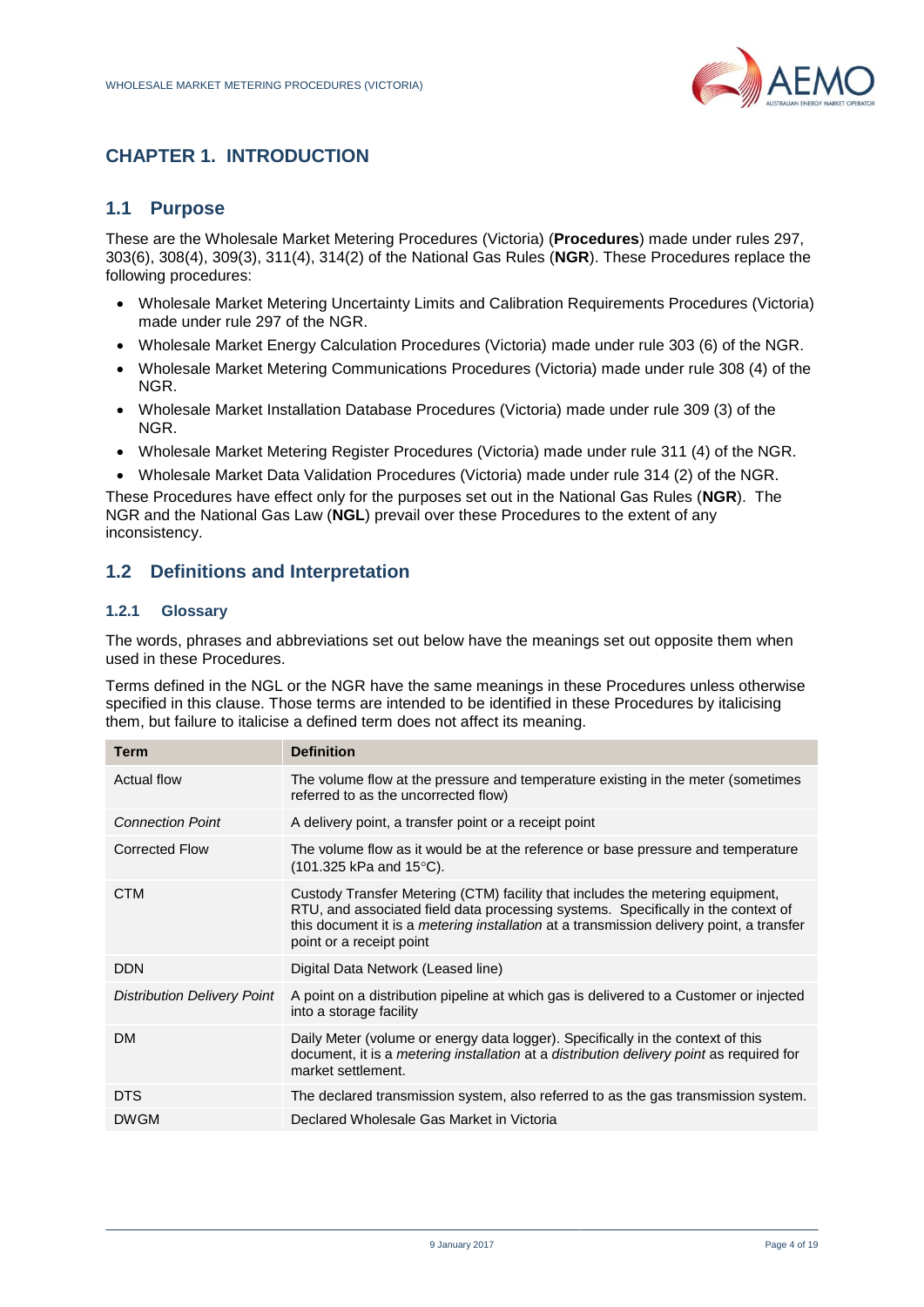

| Term                          | <b>Definition</b>                                                                                                                                                                                                                        |  |
|-------------------------------|------------------------------------------------------------------------------------------------------------------------------------------------------------------------------------------------------------------------------------------|--|
| Gas Chromatograph<br>(GC)     | Instrument used for measuring gas composition and calculating gas heating value.                                                                                                                                                         |  |
| GCD                           | Gas Composition Data.                                                                                                                                                                                                                    |  |
| HV                            | Heating Value (the Higher Volume HV is used for CTM calculations)                                                                                                                                                                        |  |
| Maximum Physical<br>Capacity  | The maximum energy or volume flow that can physically flow through a meter with<br>the available pressure and without damage to the meter.                                                                                               |  |
| Maximum Valid Capacity        | The maximum energy or volume flow through a meter that can be considered to be<br>a real (valid) reading.                                                                                                                                |  |
| <b>MCE</b>                    | <b>Market Clearing Engine</b>                                                                                                                                                                                                            |  |
| <b>MDA</b>                    | Metering Data Agent – An agent appointed by AEMO to create, maintain and<br>administer the <i>metering database</i> according to rule 310 (2)                                                                                            |  |
| <b>MDA</b> application        | Meter Data application - The AEMO software that handles the automatic validation,<br>substitution and application of CTM and Heating Value data.                                                                                         |  |
| <b>Metering Database</b>      | The metering database kept by AEMO pursuant to rule 310 of the NGR                                                                                                                                                                       |  |
| <b>Metering Installation</b>  | The meter and associated equipment and installations installed as required under<br>Part 19 Division 3 Subdivision 4 of the NGR for connection points                                                                                    |  |
| <b>MIBB</b>                   | AEMO's Market Information Bulletin Board.                                                                                                                                                                                                |  |
| NGR (Rules)                   | <b>National Gas Rules</b>                                                                                                                                                                                                                |  |
| Poll Frequency                | The frequency at which the SCADA host requests information                                                                                                                                                                               |  |
| <b>PSTN</b>                   | <b>Public Switched Telephone Network</b>                                                                                                                                                                                                 |  |
| Responsible Person            | The person or organisation responsible for providing the metering installation under<br>the NGR (see rule 292).                                                                                                                          |  |
| <b>RTU</b>                    | Remote Terminal/Telemetry Unit. (Usually, when associated with a metering<br>installation, where the greater part of flow and energy calculations are carried out)                                                                       |  |
| <b>SCADA</b>                  | Supervisory Control And Data Acquisition – the systems used (among other things)<br>to collect data from GCs and CTMs and send data to CTMs                                                                                              |  |
| Settlement                    | The determination of trading imbalances, trading amounts and settlement amounts<br>in respect of Market Participants who trade in the market, as defined in the NGR.                                                                     |  |
| <b>System Injection Point</b> | A connection point on the declared transmission system designed to permit gas to<br>flow through a single pipe into the declared transmission system, which may also<br>be, in the case of a transfer point, a system withdrawal point.  |  |
| System Withdrawal Point       | A connection point on the declared transmission system designed to permit gas to<br>flow through a single pipe out of the declared transmission system, which may also<br>be, in the case of a transfer point, a system injection point. |  |
| Uncorrected flow              | See "Actual flow"                                                                                                                                                                                                                        |  |
| Uncertainty                   | A number that quantifies the precision of a measurement, the smaller the<br>uncertainty the more precise the measurement.                                                                                                                |  |

#### **1.2.2 Interpretation**

The following principles of interpretation apply to these Procedures unless otherwise expressly indicated:

- (a) These Procedures are subject to the principles of interpretation set out in Schedule 2 of the National Gas Law.
- (b) References to time are references to Australian Eastern Standard Time.
- (c) Rounding is carried out in accordance with AS 2706 2003.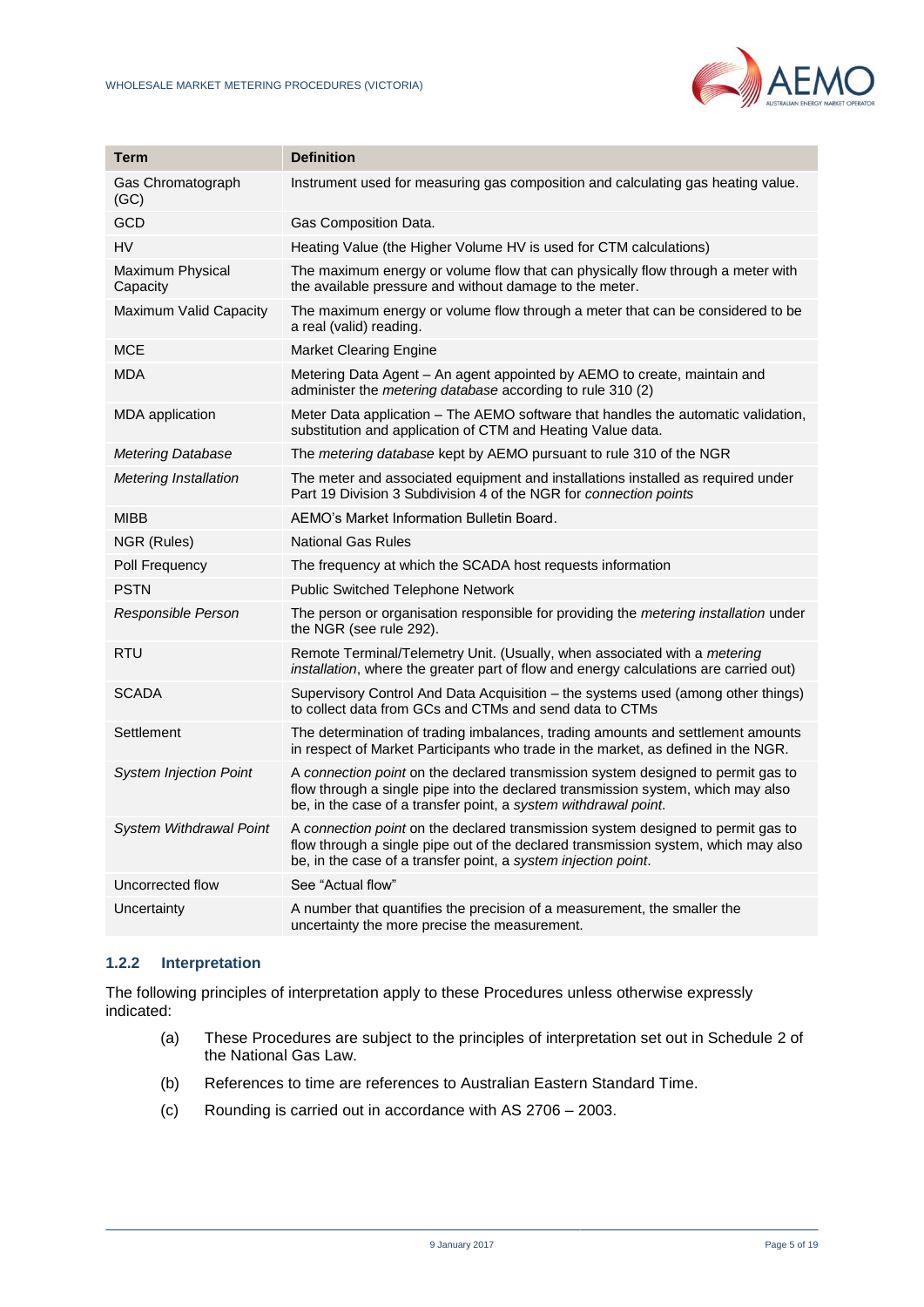

# **1.3 Related Documents**

| Reference | <b>Title</b>                                                                           | Location                                             |
|-----------|----------------------------------------------------------------------------------------|------------------------------------------------------|
| $NX-19$   | Manual for the Determination of Supercompressibility Factors for<br><b>Natural Gas</b> | Online, published by the<br>American Gas Association |
| AS 2706   | Numerical Values – Rounding and interpretation of limiting values                      | Online, published by<br>Standards Australia          |
|           | Gas Metering - CTM Data Requirements                                                   | AEMO website                                         |
|           | Gas Metering - DM Data Requirements                                                    | AEMO website                                         |
|           | Gas Quality Standard and Monitoring Guidelines (DTS)                                   | AEMO website                                         |
|           | <b>National Gas Rules</b>                                                              | AEMC website                                         |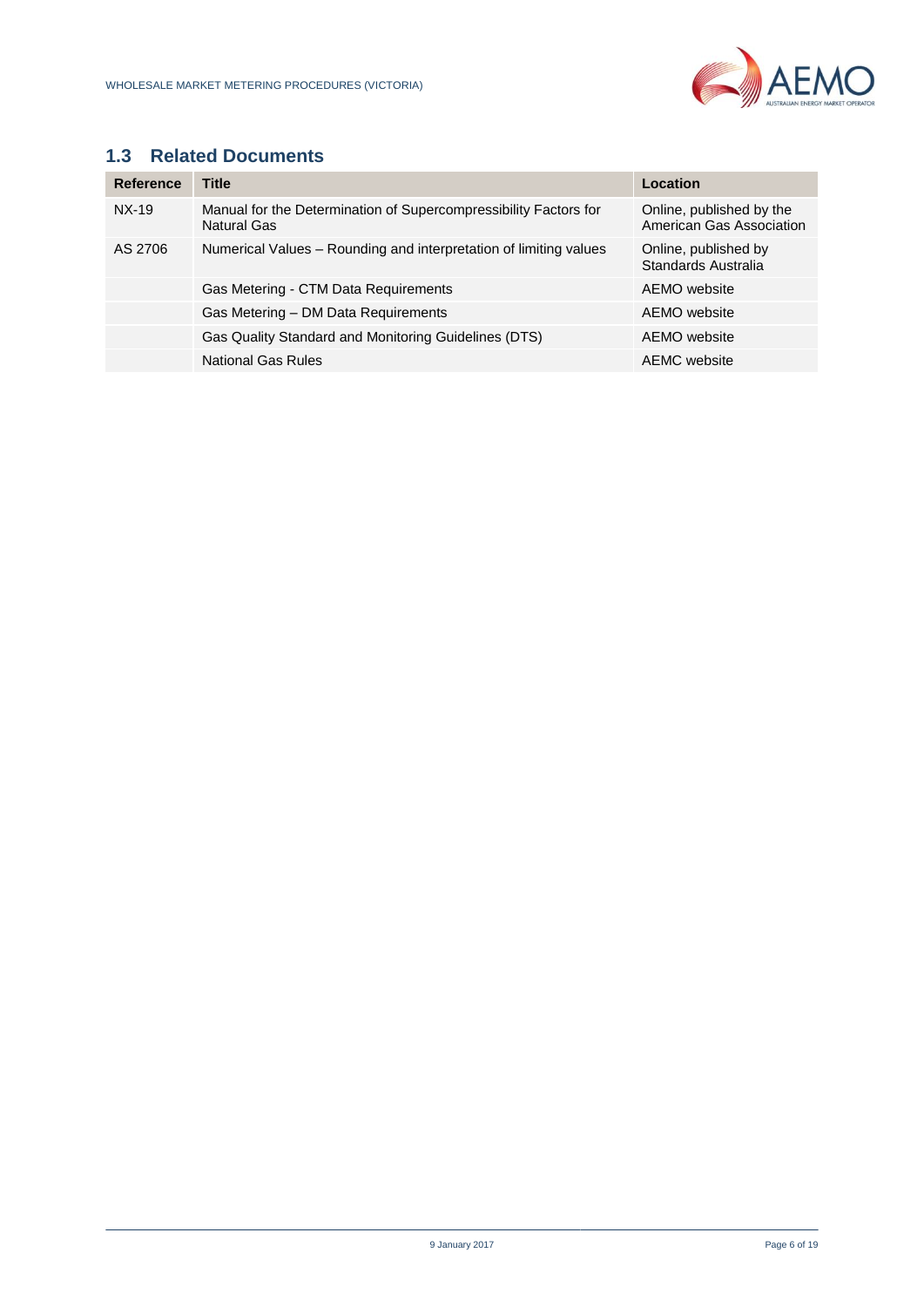

# <span id="page-6-0"></span>**CHAPTER 2. METERING UNCERTAINTY LIMITS AND CALIBRATION REQUIREMENTS**

### **2.1 Introduction**

Under rule 299(2) each *metering installation* must be calibrated in accordance with the requirements in these procedures. The uncertainty limits are consistent with limits in literature and were chosen to ensure that commercially available meters are capable of meeting them if they are calibrated at the intervals set out in section 2.4.

# **2.2 Scope**

The procedures in this chapter are made under rule 297 of the NGR. They apply to all *metering installations* where gas is injected into or withdrawn from the DTS and apply to *responsible persons* in the DWGM.

### **2.3 Uncertainty Limits for Measuring Volume**

The table below sets out the uncertainty limits required to be met by the *responsible person* for *metering installations* for *transfer points* on the DTS.

| Category | Flow rate range (standard cubic metres<br>per hour) | Uncertainty limits (volume) |
|----------|-----------------------------------------------------|-----------------------------|
|          | >300,000                                            | ±0.7%                       |
| B        | >40,000 and $\leq$ 300,000                          | ±1.0%                       |
| <b>C</b> | $>4,000$ and $\leq 40,000$                          | ±1.5%                       |
|          | ≤4,000                                              | ±2.5%                       |

### **2.4 Calibration Requirements**

The table below sets out the frequency with which the calibration must be carried out by the *responsible person*. Each time a calibration on a DWGM CTM is conducted, the results must be sent to AEMO.

| Category                                                                           | A                                                                 | B                                                                 | $\mathbf{C}$                                                                                             | D                                               |
|------------------------------------------------------------------------------------|-------------------------------------------------------------------|-------------------------------------------------------------------|----------------------------------------------------------------------------------------------------------|-------------------------------------------------|
| <b>Peak flow rate</b><br>(standard cubic<br>metres per hour)                       | >300,000                                                          | >40.000<br>$\leq$ 300.000                                         | >4.000<br>$\leq 40.000$                                                                                  | $\leq 4.000$                                    |
| <b>Minimum pressure</b><br>and temperature<br>transmitter calibration<br>frequency | Quarterly                                                         | Six-monthly                                                       | Annually                                                                                                 | Annually or as<br>otherwise agreed<br>with AEMO |
| <b>Remote meter fault</b><br>detection surveillance<br>frequency                   | Daily by exception                                                | Daily by exception                                                | Daily by exception                                                                                       | Daily by exception                              |
| In situ meter proving<br>frequency                                                 | Annually<br>Note: for ultrasonic<br>meters by<br>electronic means | Annually<br>Note: for ultrasonic<br>meters by<br>electronic means | Annually or as<br>otherwise agreed<br>with AEMO Note:<br>for ultrasonic<br>meters by<br>electronic means | Annually or as<br>otherwise agreed<br>with AEMO |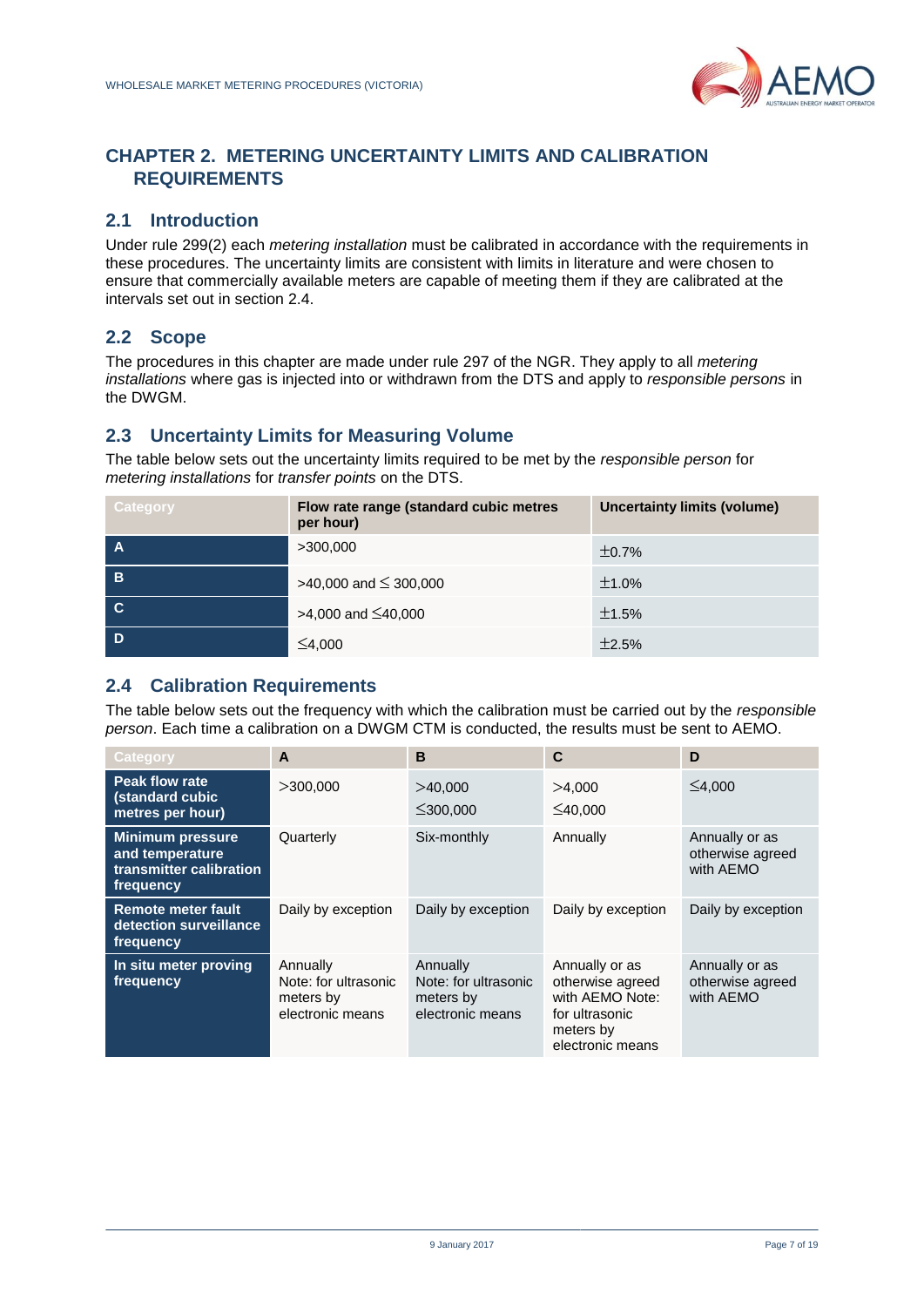

# **2.5 Uncertainty Limits for Energy Calculations**

The table below sets out the uncertainty limits required to be achieved in calculating energy values at transfer points on the DTS. These limits have been developed to be apply to the energy quantity measured across a gas day.

<span id="page-7-0"></span>

| <b>Category</b> | Flow rate range (standard cubic metres per hour) | Uncertainty limits (energy) |
|-----------------|--------------------------------------------------|-----------------------------|
|                 | >300,000                                         | ±1.0%                       |
| B               | $>40,000$ and $\leq 300,000$                     | ±1.5%                       |
| <b>C.</b>       | $>4,000$ and $\leq 40,000$                       | ±2.0%                       |
|                 | ≤4,000                                           | $\pm 3.0\%$                 |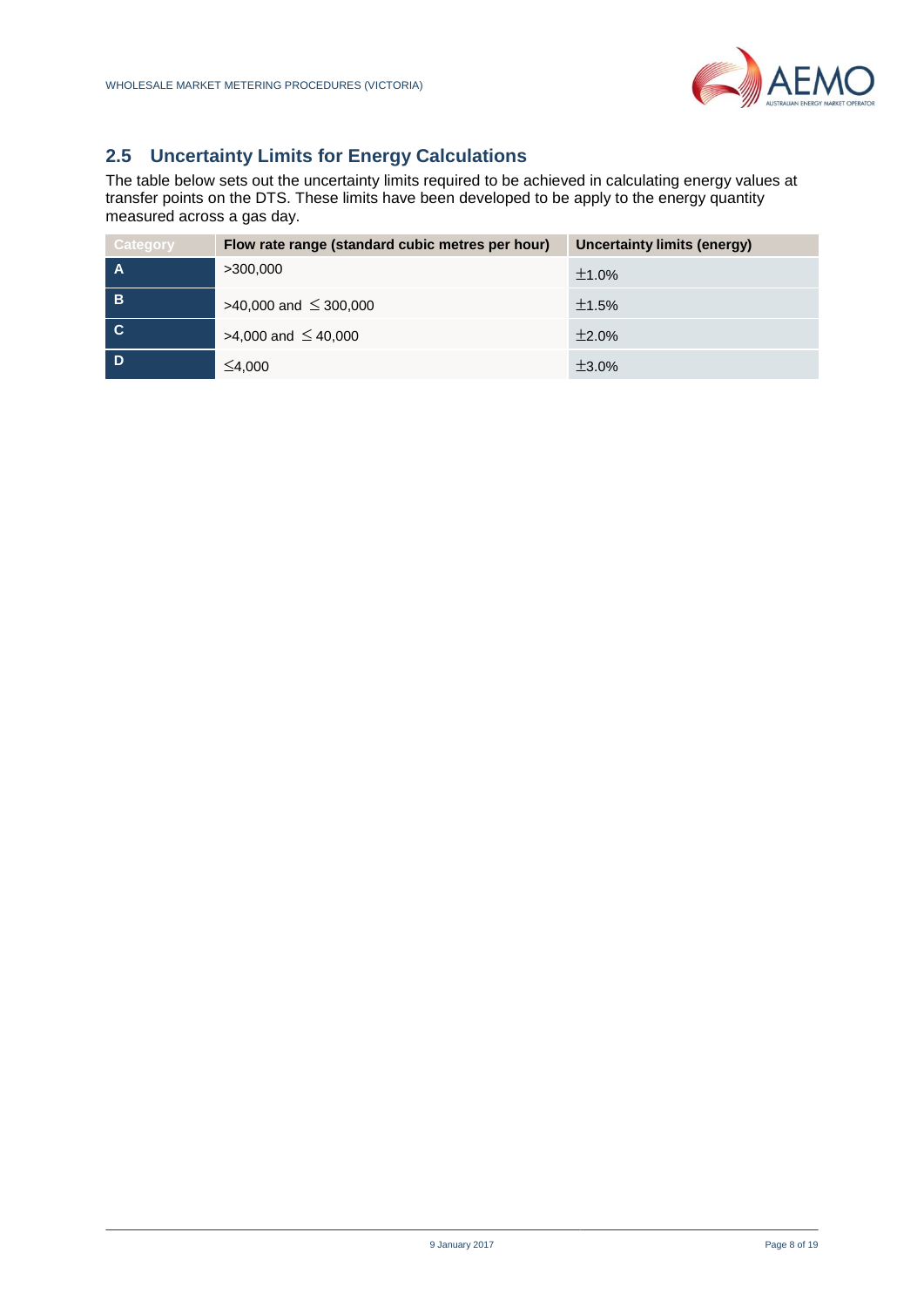

# **CHAPTER 3. ENERGY CALCULATION PROCEDURES**

### **3.1 Introduction**

Consumer meters measure gas volume flow at the prevailing pressure and temperature of the gas flowing through the meter. This measured volume flow is converted to the volume the gas would occupy at standard (sometimes called reference or base) conditions (101.325 kPa absolute and 15°C).

This corrected volume is then multiplied by the heating value of the gas (energy per unit standard volume) to obtain the energy content. Meters with higher flowrates or pressures require more sophisticated energy calculation methods and since consumer meter installations cover a wide range of flow rates and pressures, a number of different techniques are used. These procedures contain the energy calculation methodology for the three meter types used at *distribution delivery points*.

### **3.2 Scope**

The procedures in this chapter are made under rule 303(6) of the NGR and relate to the calculation of natural gas energy at *distribution delivery points*. These procedures do not cover *metering installations* directly connected to the AEMO-operated gas transmission system, as the "Gas Metering – CTM Data Requirements" document, covers these meters. Unless there is an agreement to the contrary, this procedure does not apply to either of the following:

- meters in areas that have derogations under Part D of the Gas Distribution System Code
- meters in areas that are not supplied from the AEMO-operated declared transmission system.

# **3.3 Energy Calculation Methodology**

### **3.3.1 Flow Corrector Meter Energy Calculation**

For *metering installations* with data logger flow-correctors where the corrected volume is calculated from metered volume readings, pressure and temperature measurements and gas composition data the following applies:

#### At the *metering installation*:

The volume of gas (in standard cubic meters) flowing through a meter each hour is calculated by the flow corrector according to the following formula each hour:

$$
V_h = \sum_{i}^{h} [(Umeas_i \times Pmeas_i \times Tbase_i \times Zbase_i) \div (Pbase_i \times Tmeas_i \times Zmeas_i)]
$$

Note: Individual measurements are usually converted to an hourly average value.

#### Energy calculation:

The hourly energy flow (in GJ) is calculated according to the following formula for each hour.

$$
Q_h = HV_h \times V_h \div 1000
$$

The total quantity of gas (in GJ) for the metered period is calculated according to the following formula:

$$
Q = \sum_{h}^{TotalHours} Q_h
$$

Where:



The summation of x over each interval (i) until all intervals in the hour (h) have been summed together.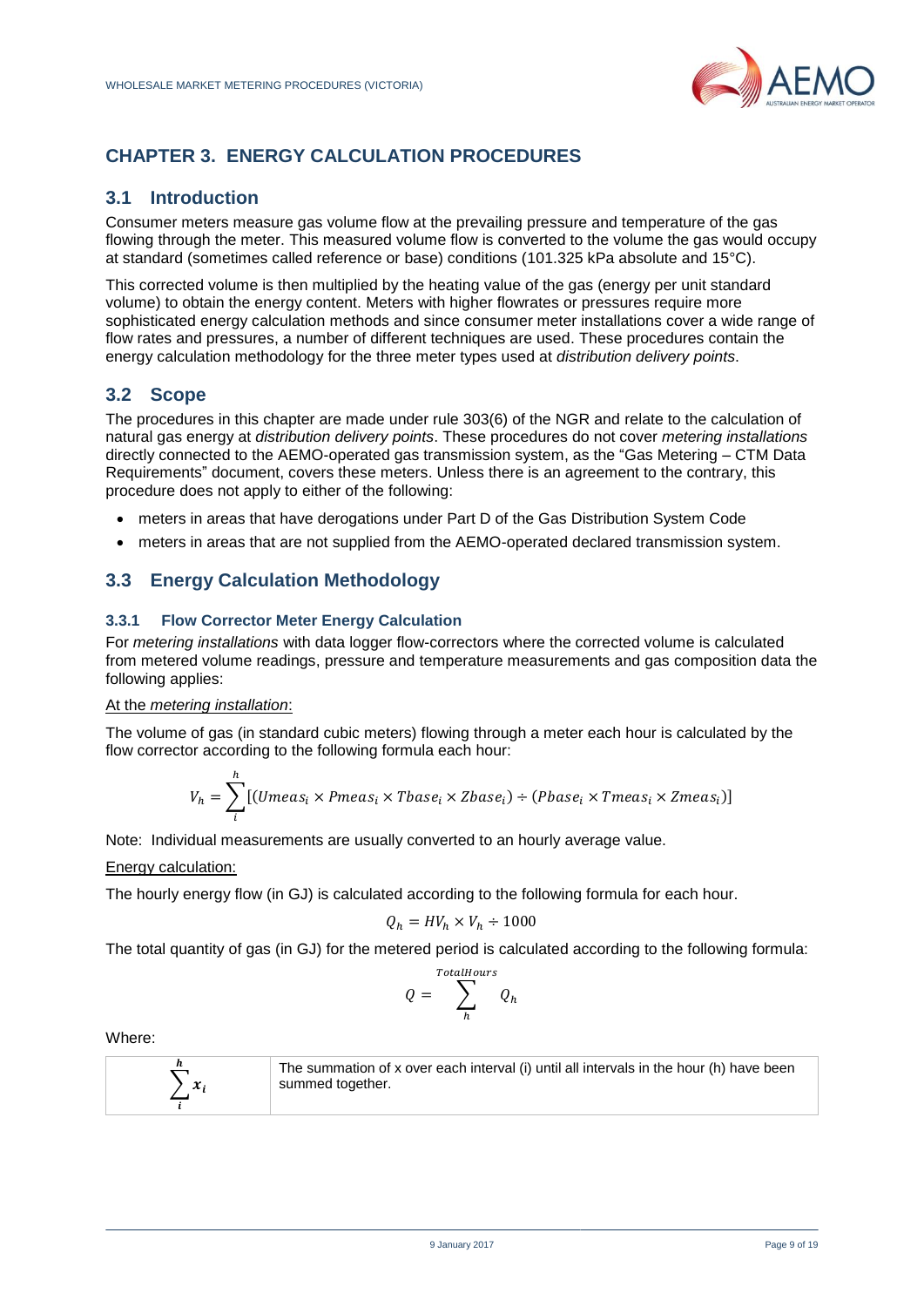

| <b>TotalHours</b><br>$x_h$<br>$\overline{h}$ | The summation of x over each hour (h) until all hours (h) in the metering period<br>(TotalHours) have been summed together.            |
|----------------------------------------------|----------------------------------------------------------------------------------------------------------------------------------------|
| Q                                            | The total energy value of a quantity of gas (in GJ).                                                                                   |
| $\boldsymbol{Q}_h$                           | The hourly quantity of gas measured in energy (GJ)                                                                                     |
| $X_i$                                        | An individual measurement of parameter X made by the meter within the hour.                                                            |
| $V_h$                                        | The hourly–corrected volume flow in standard cubic metres.                                                                             |
| HV <sub>h</sub>                              | The hourly zonal heating value of gas (in MJ per standard cubic metre) as published<br>by AEMO for the appropriate heating value zone. |
| $U_{meas}$                                   | The uncorrected flow (in cubic metres) measured by the meter.                                                                          |
| $P_{meas}$                                   | The measured gas pressure (in kPa absolute) being the gauge pressure plus<br>101.325kPa.                                               |
| $T_{meas}$                                   | The measured gas temperature (in Kelvin), being °Celsius temperature plus 273.15.                                                      |
| $Z_{meas}$                                   | The compressibility at the measured pressure and temperature, as per NX-19.                                                            |
| $P_{base}$                                   | The base pressure (in kPa absolute), being 101.325 kPa.                                                                                |
| $T_{base}$                                   | The base temperature (in Kelvin), being 288.15 Kelvin.                                                                                 |
| $Z_{base}$                                   | The compressibility at base pressure and temperature, as per NX-19.                                                                    |
| <b>TotalHours</b>                            | The Total number of hours for the metered period.                                                                                      |

Where the installation is such that a temperature probe has not been installed, the temperature will be deemed to be 15°C and this figure will be used in calculations.

AEMO will publish the gas composition data (relative density, nitrogen and carbon dioxide concentration) to be applied in the NX-19 algorithm.

#### **3.3.2 Data Logger Meters – PCF Energy Calculation**

For *metering installations* fitted with data loggers that record only the hourly meter readings in cubic metres and do not determine the corrected volume of gas, the following applies:

#### At the *metering installation*:

The data logger records the hourly meter readings,  $U<sub>h</sub>$ 

#### Energy calculation:

The calculation of the hourly–corrected volume of gas (in standard cubic meters) is according to the following formula each hour:

$$
V_h = U_h \times PCF
$$

The calculation of the hourly quantity of gas (in GJ) is according to the following formula for each hour:

$$
Q_h = V_h \times HV_h \div 1000
$$

The total quantity of gas (in GJ) for the metered period is calculated according to the following formula: $Q = \sum_{h}^{Total Hours} Q_h$  $Mh$ oro:

| VIIEE.                                       |                                                                                                                             |
|----------------------------------------------|-----------------------------------------------------------------------------------------------------------------------------|
| Q                                            | The total energy value of a quantity of gas (in GJ).                                                                        |
| $\boldsymbol{Q}_h$                           | The hourly quantity of gas measured in energy (GJ).                                                                         |
| <b>TotalHours</b><br>$x_h$<br>$\overline{h}$ | The summation of x over each hour (h) until all hours (h) in the metering period<br>(TotalHours) have been summed together. |
| $\boldsymbol{U}_h$                           | The hourly actual flow (in cubic metres) measured by the meter for each hour of the<br>billing period.                      |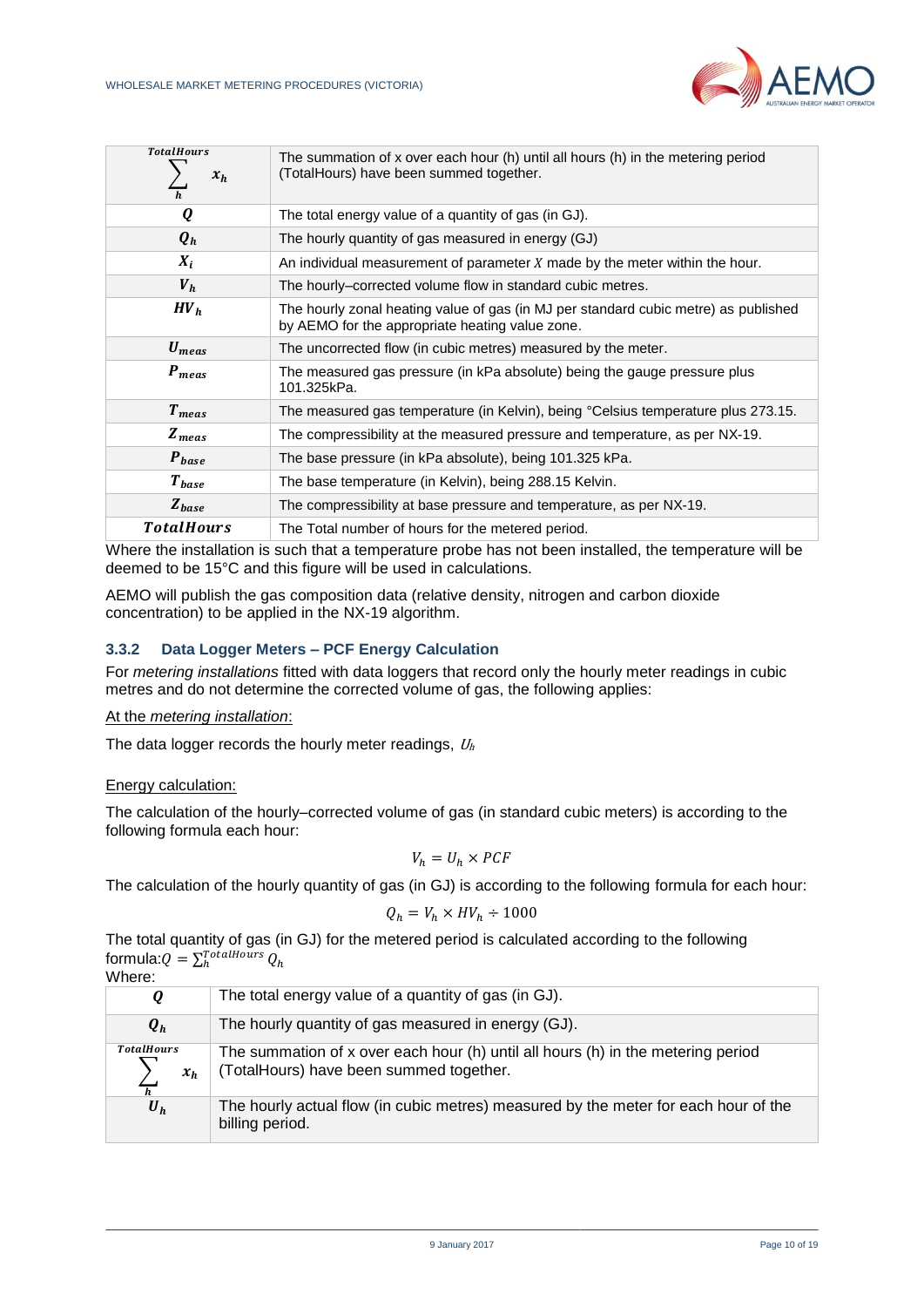

| $V_h$             | The hourly-corrected volume flow in standard cubic metres.                                                                             |
|-------------------|----------------------------------------------------------------------------------------------------------------------------------------|
| HV <sub>h</sub>   | The hourly zonal heating value of gas (in MJ per standard cubic metre) as published<br>by AEMO for the appropriate heating value zone. |
| <b>TotalHours</b> | The total number of hours for the metered period.                                                                                      |
| <b>PCF</b>        | The pressure correction factor applied to convert the metered volume of gas to<br>standard cubic metres.                               |

#### **3.3.3 Basic Meter Energy Calculation**

For *metering installations* not fitted with data loggers read at the start and end of each measurement period, the following applies:

#### At the *metering installation*:

The meter index is read at the start and end of the metering period. The difference between the readings (in cubic metres) indicates the volume of gas passed by the meter.

#### Energy Calculation:

The total corrected volume in standard cubic meters for the metered period is calculated according the following formula:

$$
V = U \times PCF
$$

The quantity of gas (in MJ) for the metered period is calculated according to the following formula:

$$
Q = V \times HV_{ave}
$$

Where:

| Q            | the quantity of gas (in MJ) for the metered period                                                                                                                                                                                                                                                                                                                                                                                                   |
|--------------|------------------------------------------------------------------------------------------------------------------------------------------------------------------------------------------------------------------------------------------------------------------------------------------------------------------------------------------------------------------------------------------------------------------------------------------------------|
| U            | the flow (in cubic metres) measured by the meter for the metered period                                                                                                                                                                                                                                                                                                                                                                              |
| V            | the volume, in standard cubic metres, for the metered period                                                                                                                                                                                                                                                                                                                                                                                         |
| PCF          | the pressure correction factor applied to convert the metered volume of gas into the same<br>pressure and temperature as the base pressure and base temperature used for heating value                                                                                                                                                                                                                                                               |
| <b>HVave</b> | the average heating value of gas for the measurement period (in MJ per standard cubic metre)<br>calculated as described in the AEMO Retail Market Procedures (Victoria). Where the meter is in<br>an area that has derogation under Part D of the Gas Distribution System Code or is not supplied<br>from the AEMO operated transmission system but there is an agreement that this procedure<br>applies, an appropriate heating value will be used. |

### **3.4 Imperial Meters**

Where the meter at any type of installation is calibrated in imperial units, the volume flow must be converted to metric units.

### **3.5 Pressure Correction Factor**

Pressure correction factors are only acceptable for volume conversion up to metering pressures of 450 kPa gauge. Above this pressure, the changes in gas compressibility with changes in pressure and temperature become significant and must be taken into account by use of flow-correctors. A table of pressure correction factors is published by AEMO.

AEMO will only change the basis on which pressure correction factors are calculated after consultation with participants. The implementation date of any changed pressure correction factors will be set after consultation with participants. Pressure correction factors for additional pressures within the pressure range of the existing table may be calculated on the same basis as the existing table and published by AEMO without consultation.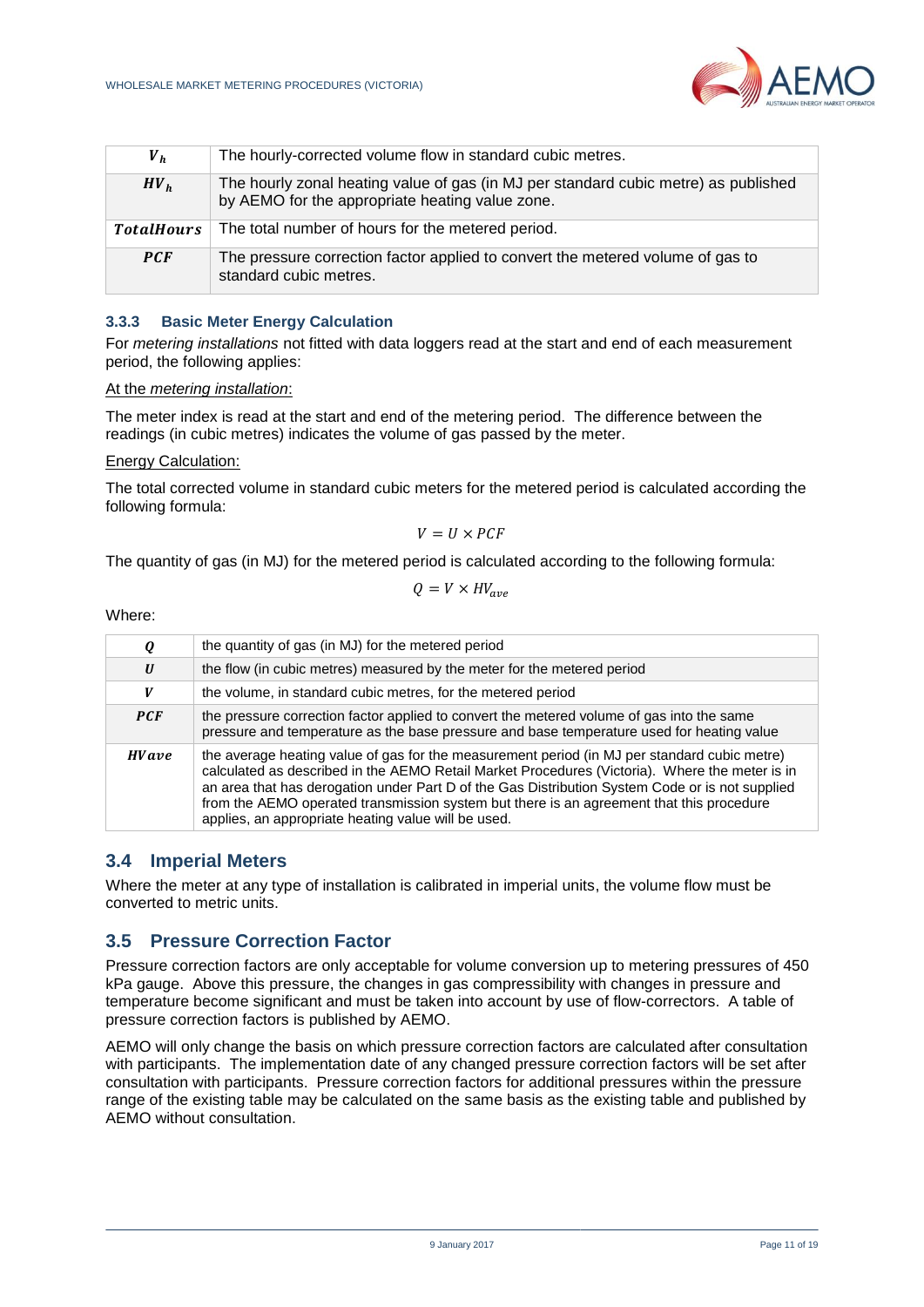

# <span id="page-11-0"></span>**CHAPTER 4. METERING COMMUNICATIONS PROCEDURES**

### **4.1 Introduction**

Under rule 308(1) of the NGR, AEMO must collect metering data from all *metering installations* from which metering data is required for settlement purposes. The *responsible person* for each *metering installation* must ensure that the metering data is capable of being transmitted, or otherwise collected, from their *metering installation* and delivered to the *metering database*.

# **4.2 Scope**

The procedures in this chapter are made under rule 308(4) of the NGR. These procedures:

- describe AEMO's communications and data requirements;
- set out the communication interfaces and associated parameters between the *metering installation* (maintained by the *responsible person*), and the *metering database* (maintained by AEMO or its appointed Metering Data Agent (MDA));
- cover both Custody Transfer Meters (CTMs) and Daily Meters (DMs);
- define the communications requirements for the transfer of Gas Composition Data (GCD), relative density and Heating Value (HV) from gas quality monitoring systems to the *metering database* and from there to other *metering installations*; and
- defines the interface requirements between the AEMO SCADA host and third party Management and SCADA systems.

### **4.3 Requirements**

### **4.3.1 Performance**

Where a third party telecommunications network (e.g. public switched telephone network (PSTN), packet switched radio or digital radio network) is used to communicate between the MDA and each *metering installation*, or between the MDA and a Market Participant, the Market Participant shall use their reasonable endeavours, working together with the MDA, to ensure the network continues to meet functional, performance and capacity requirements.

#### **Custody Transfer Meters**

The CTM RTU shall have provision for hourly electronic transfer of data between the *metering installation* and the MDA systems unless otherwise agreed.

#### **Daily Meters**

The DMs data logger shall provide transfer of data between the *metering installation* and the MDA's systems either electronically daily or via manual collection of data twice a month or as approved by AEMO.

#### **4.3.2 Timing**

Both CTM and DM clocks are to be referenced to Australian Eastern Standard Time with an accuracy of  $± 5$  secs.

All data transferred shall be time and date stamped as detailed in:

- Gas Metering CTM Data Requirements
- Gas Metering DM Data Requirements
- Gas Quality Standard and Monitoring Guidelines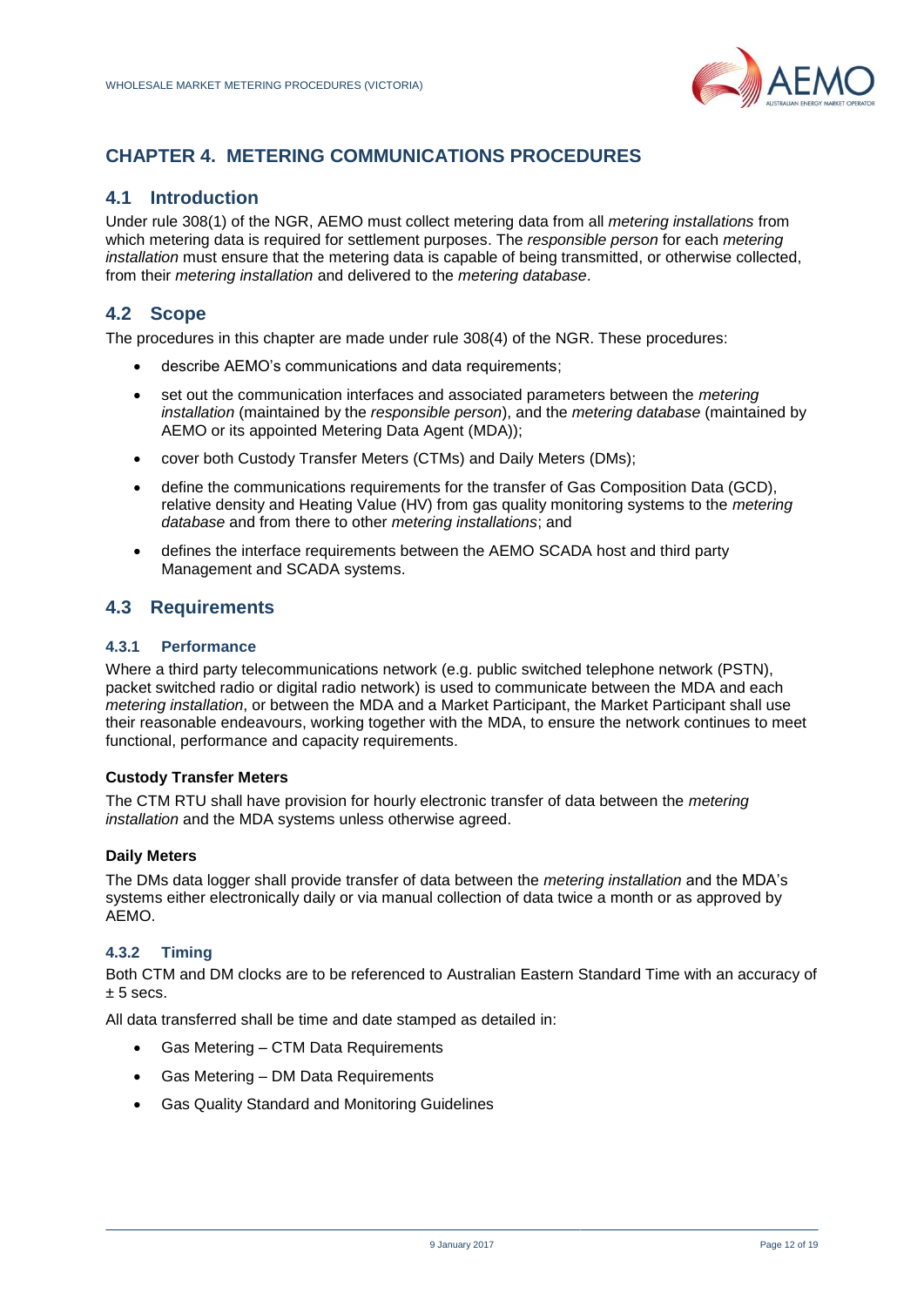

#### **4.3.3 Reliability**

Communication links for both CTMs and DMs must be of a reliable design so that at least 95% of the time data is downloaded or uploaded from the *metering installation* on the first attempt.

#### **4.3.4 Availability**

Metering data in hourly intervals shall be available for communication from both DM and CTM *metering installations* for the total of the stored data.

The communications link shall be available for transfer of data between the *metering installation* and the *metering database* for at least 95% of the year and within the time required for settlement as stated in the Division 2 Subdivision 6 of the NGR or as otherwise agreed between AEMO and the *responsible person*.

#### **4.3.5 Security and Confidentiality**

Metering data shall be secure from either local or remote unauthorised access by suitable electronic access controls. Affected Participants shall have, where practical, read only access.

Metering data and passwords are confidential and each Participant must ensure they are treated as confidential information.

Refer to NGR for further details regarding security of *metering installation*s.

Metering installations will also need to meet relevant legislative security requirements.

#### **4.3.6 Communication Protocol**

The communications protocol required to read metering data shall be network independent and be supportable by AEMO or the MDA.

#### **Custody Transfer Meters**

AEMO's SCADA system currently supports communication to Bristol 3305, 3310, 3330 and ControlWave RTUs as widely used at current CTM *metering installation*s. This system makes use of the BSAP (Bristol Standard Asynchronous Protocol) communications protocol. Other communication protocols and RTUs will be considered provided the *responsible person* covers development and implementation costs.

#### **Daily Meters**

A configuration file detailing how the site is polled and any other information that may be required to read the meter must be supplied to the MDA.

#### **4.3.7 Polling Frequency**

#### **Custody Transfer Meters**

AEMO's SCADA system polls all metering sites at least once every 30 minutes.

#### **Daily Meters**

Refer to section 4.3.1.

#### **4.3.8 Data Requirements**

For CTM data requirements refer to "Gas Metering – CTM Data Requirements".

For DM data requirements refer to "Gas Metering – DM Data Requirements".

For gas quality requirements refer to "Gas Quality Standard and Monitoring Guidelines (Declared Transmission System) ".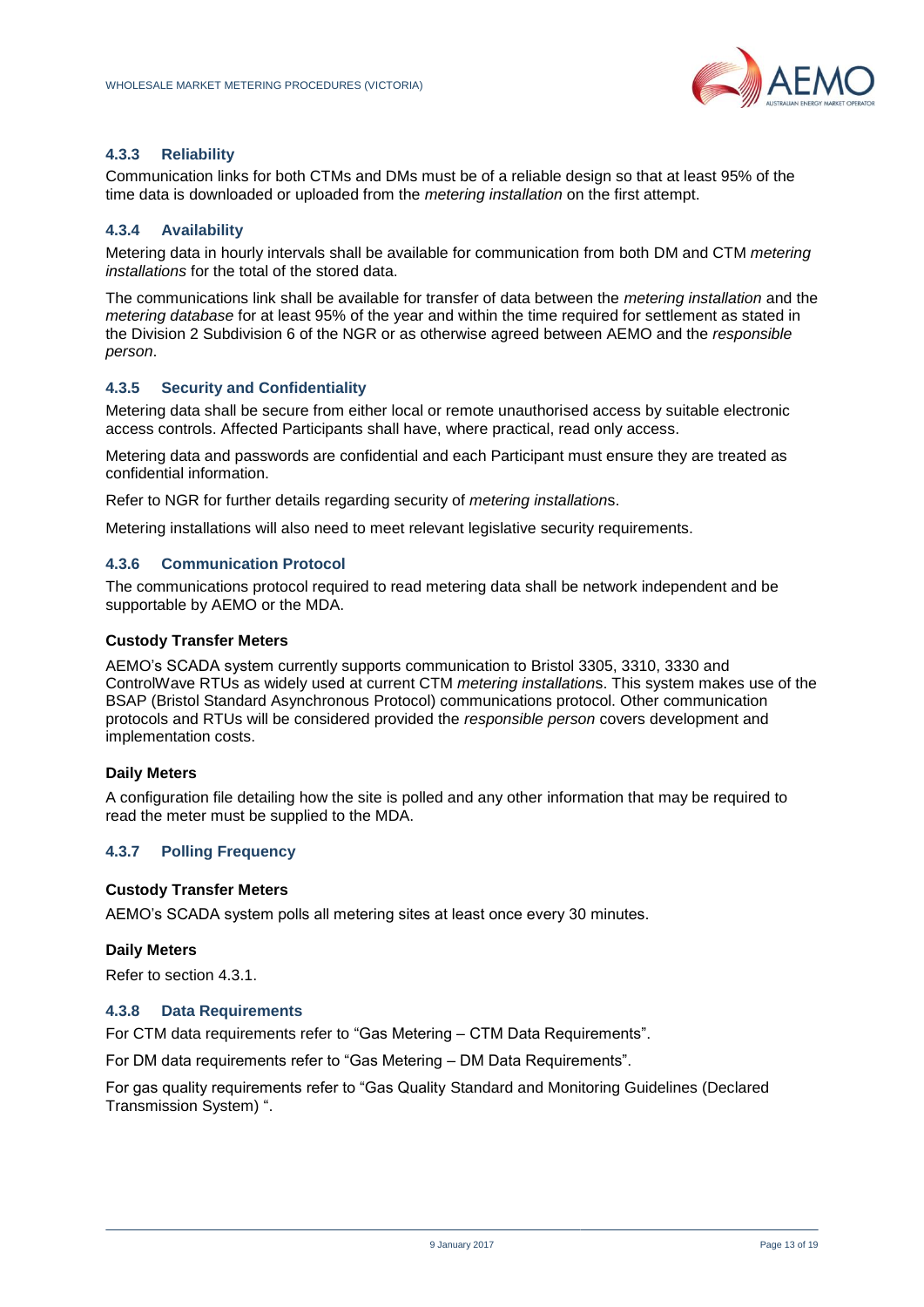

# <span id="page-13-0"></span>**CHAPTER 5. INSTALLATION DATABASE PROCEDURES**

### **5.1 Introduction**

The procedures in this chapter are made under rule 309 of the NGR. The Rules specify that each *responsible person* must maintain a database with information about their *metering installations*. The purpose of these procedures is to set out the information that is to be contained in installation databases for the DWGM in accordance with Part 19 of the Rules.

# **5.2 Requirements**

Each installation database must contain the following information and such other information related to a *metering installation* as specified by AEMO:

- 1. Metering point reference details, including:
	- a. Locations and reference details (e.g. drawing numbers).
	- b. Site identification names.
	- c. Details of affected Participants associated with the system point.
	- d. The *responsible person*.
	- e. Metering installation registration number (MIRN).
	- f. Base load.
	- g. Temperature sensitivity factor.
	- h. Customer characterisation.
- 2. The identity and characteristics of metering equipment including:
	- a. Serial numbers.
	- b. Metering installation identification name.
	- c. Metering installation types and models.
	- d. Current test and calibration programme details, test results and references to test certificates.
	- e. Calibration tables, where applied to achieve *metering installation* accuracy; and data register coding details.
- 3. Data communication details, including:
	- a. Telephone number(s) (or frequency details in the case of telemetric equipment) for access to data.
	- b. Communication equipment type and serial numbers; communication protocol details or references.
	- c. Data conversion details.
	- d. User identifications and access rights.
	- e. "Write" password (to be contained in a hidden or protected field).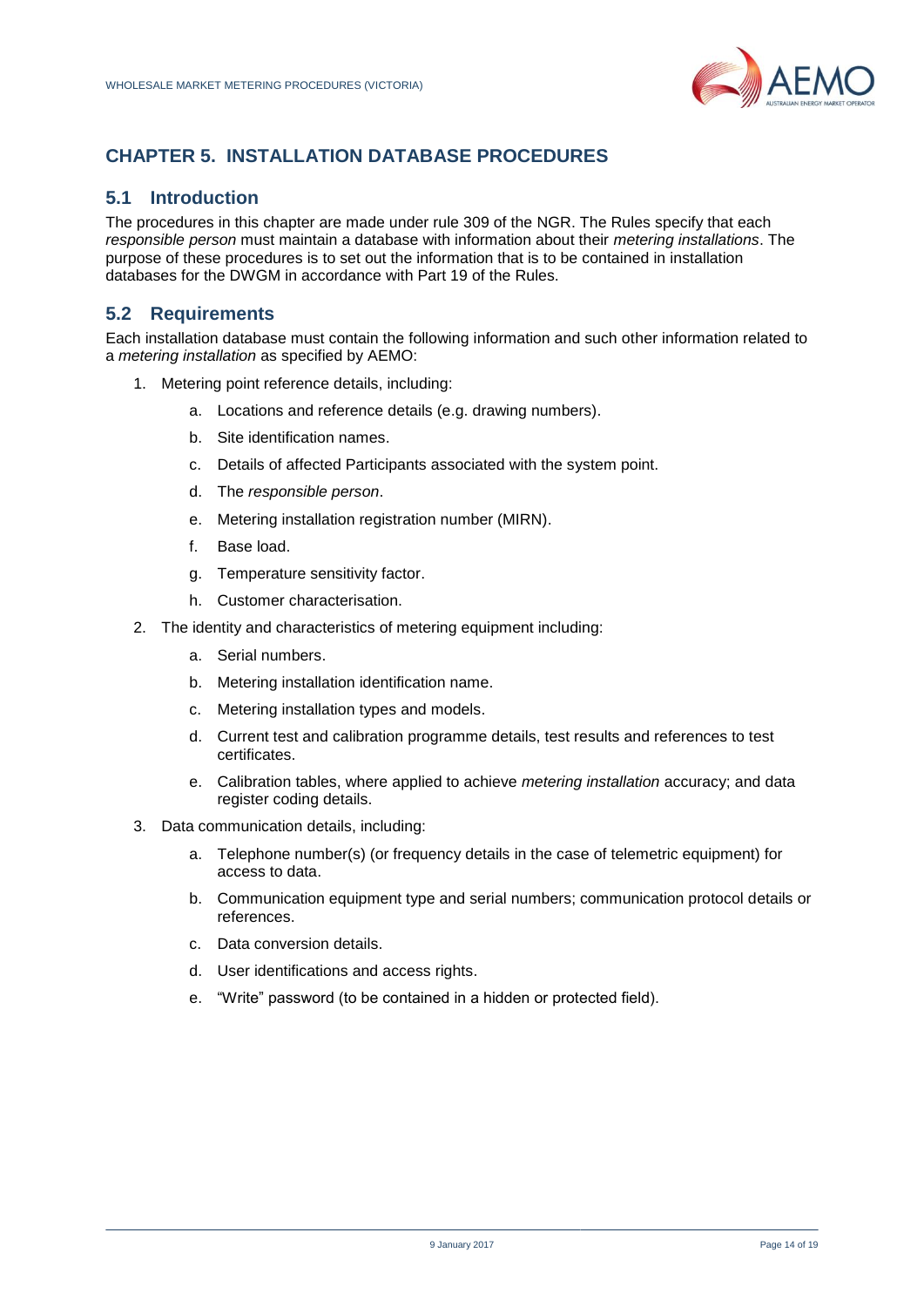

# <span id="page-14-0"></span>**CHAPTER 6. METERING REGISTER PROCEDURES**

### **6.1 Introduction**

The procedures in this Chapter are made under rule 311 of the NGR.. The Rules specify that AEMO must maintain a register of all *metering installations* that provide data used for settlement purposes. The purpose of these procedures is to set out the metering information that is to be contained in the metering register for the DWGM in accordance with Part 19 of the Rules.

# **6.2 General**

- 1. The metering register forms part of the *metering database* and holds metering information relating to *metering installations*.
- 2. The purpose of the metering register is to facilitate:
	- (d) Registration of system points, *distribution delivery points*, metering points and affected Participants.
	- (e) Verification of compliance with the Rules.
	- (f) Audit of changes to registered information.

### **6.3 Metering Register Information**

Metering information to be contained in the metering register should include such information as AEMO considers reasonably necessary and by way of example, may include the following:

- 1. Meter identification:
	- (a) Metering installation registration number (MIRN).
	- (b) Logical meter identification if a logical meter.
	- (c) Logical meter algorithm if a logical meter.
- 2. Location in market:
	- (a) Custody Transfer Meter group identification custody transfer meter is defined in the Retail Market Procedures (Victoria).
	- (b) Heating value zone. Heating value zone is defined in the Retail Market Procedures (Victoria).
	- (c) Unaccounted for gas (UAFG) zone. See Attachment 6 of the Retail Market Procedures (Victoria).
	- (d) *System withdrawal zone*.
	- (e) *System injection point*.
	- (f) Transmission zone (TUoS zone).
	- (g) Hub identification.
	- (h) Hub flow direction.
	- (i) Transmission or distribution *connection point* identification.
	- (j) Base load; Base load is defined in the Retail Market Procedures (Victoria).
	- (k) Temperature sensitivity factor.
- 3. Parties identification:
	- (a) Metering data agency identification.
	- (b) *responsible person* identification.
	- (c) Market Participant settling account identification.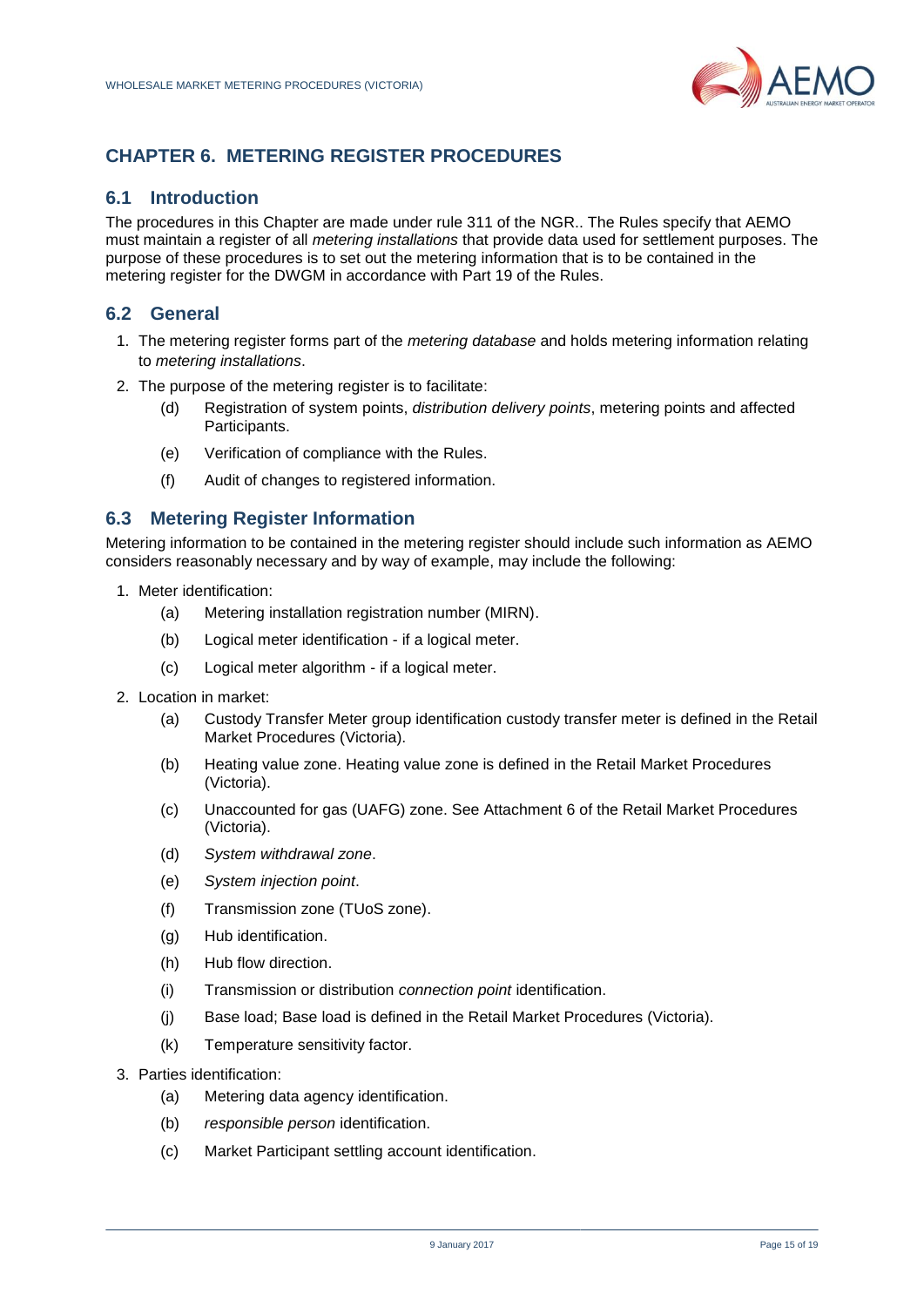

- (d) Declared host Retailer identification.
- (e) Supplying Retailer identification.
- (f) Distributor identification.
- (g) Identification of the energy values provider<sup>1</sup>.
- (h) Supplier of last resort identification<sup>2</sup> .
- 4. Data validation and substitution processes agreed between affected Participants, including:
	- (a) Algorithms.
	- (b) Data comparison techniques.
	- (c) Processing and alarms.
	- (d) Alternate data sources.
- 5. Meter information:

l

- (a) Meter type.
- (b) Meter size.
- (c) Meter maximum capacity.

<sup>&</sup>lt;sup>1</sup> Being the party who has either a contractual or regulatory obligation to provide AEMO with data to support settlement.

<sup>&</sup>lt;sup>2</sup> See Clause 6.1.3 of the Retail Market Procedures (Victoria) and section 51D of the Gas Industry Act 2001 (Vic)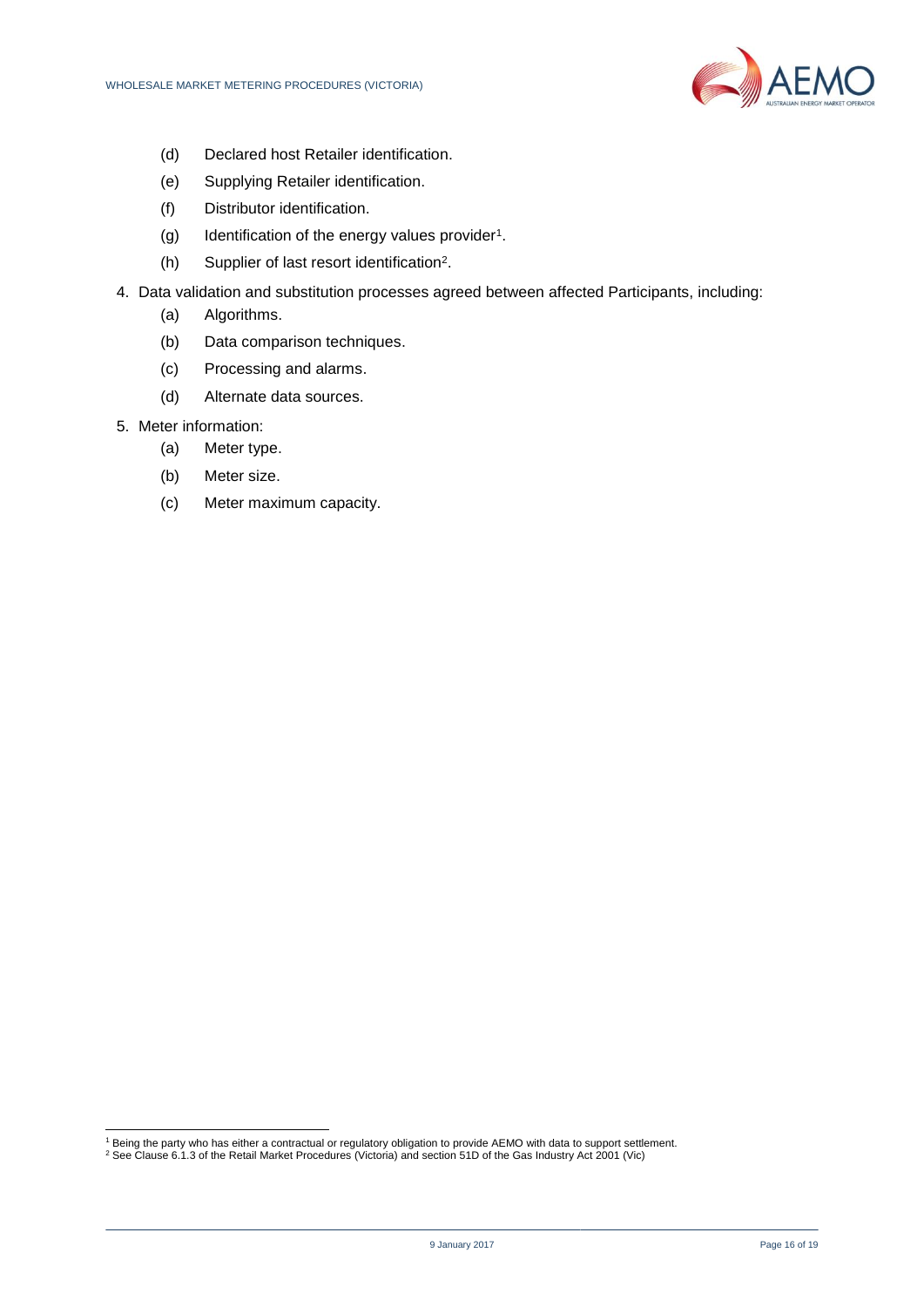

# <span id="page-16-0"></span>**CHAPTER 7. DATA VALIDATION PROCEDURES**

### **7.1 Introduction**

Before metering data is sent to the AEMO's settlements system, it undergoes two separate stages of data cleaning. The first is a set of automatic checks (validation) that identify either missing data or data that has a value outside its expected range. The second is a set of manual checks and data substitution.

# **7.2 Scope**

The procedures in this chapter are made under rule 314(2) of the NGR. They cover the automated validation and substitution parameters to be applied to CTMs, DMs and Gas Chromatographs for which AEMO is the MDA.

# **7.3 Policy**

The validation and substitution parameters are chosen to ensure that only valid data passes through the Metering Data Application (MDA application) and that invalid or missing data is substituted in a manner that gives the greatest probability of being representative of the actual flows. Note that all data points that have failed validation receive an automatic substitution and are also reviewed manually on a monthly basis.

### **7.4 Procedure**

### **7.4.1 Choice of Validation Parameters**

The validation rules currently used in the MDA application are:

| Rule           | <b>Description</b>                                        |
|----------------|-----------------------------------------------------------|
| Missing Record | Check for missing data                                    |
| High Low       | Check for data outside specified (upper and lower) limits |

No parameters are required for the "Missing Record" validation rule.

The "High Low" validation rule requires the setting of both a low and a high limit. The low limit should always be set to zero. All meters can show valid zero flow albeit during abnormal transmission system operation.

The high limit should be set to represent the maximum valid capacity of the metering site. The maximum valid capacity will be the lower of the maximum physical capacity of the site and the maximum gas consumption that the metering site feeds. In determining the maximum valid capacity, the calibrated range of the metering device also needs to be taken into account.

The determination of the maximum physical capacity will depend on the nature of the site:

- Turbine meters are usually fitted with a critical flow nozzle ("sonic nozzle") down-stream, which limits the maximum actual volume flow through the meter to less than 120% of the design capacity of the meter. The maximum valid capacity can thus be calculated from the maximum actual flow through the meter/nozzle combination at the maximum expected supply pressure.
- Rotary meters will have a nominated maximum actual design capacity (and may be fitted with a critical nozzle). The maximum valid capacity can thus be calculated from the maximum actual flow through the meter at the maximum expected supply pressure.
- Coriolis meters do not have a sharply defined physical limit on flow capacity. They are capable of measuring flows even when the pressure drop becomes unacceptably high from a supply perspective. The maximum valid capacity is more closely aligned to the calibrated range and could be set at values up to twice the calibrated range, as the change in meter factor is small at high flows.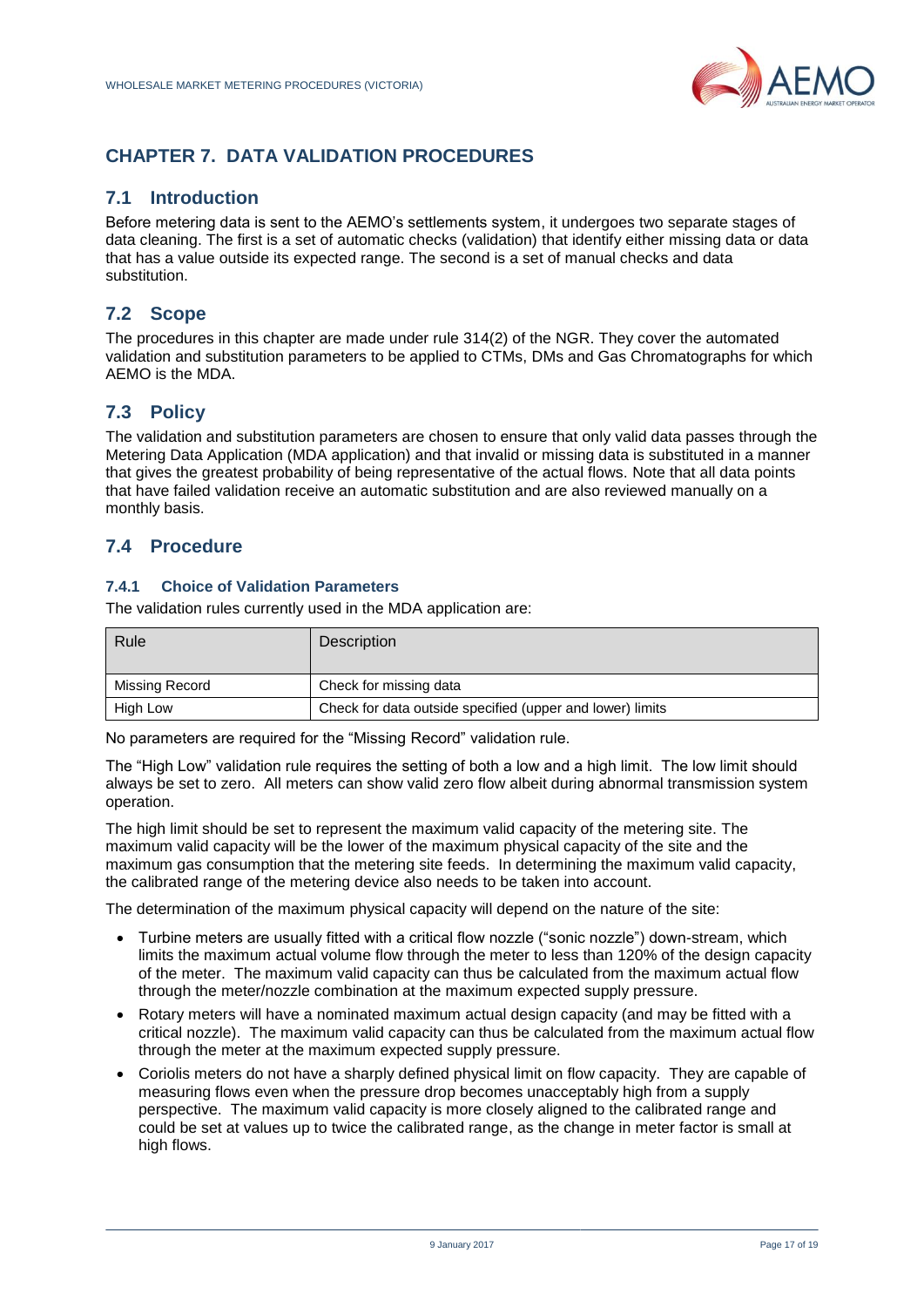

- Ultrasonic meters are usually limited by a maximum gas velocity, which equates to a maximum actual volume flow through the meter. The maximum valid capacity can thus be calculated from the maximum actual flow through the meter at the maximum expected supply pressure.
- Orifice meters are usually limited by the maximum range of associated differential pressure transducers. The maximum actual volume flow rate is determined by the meter design.

The determination of the maximum gas consumption at a metering site depends on the facilities downstream of the *metering installation*.

For some sites, the maximum flow may be much smaller than the design capacity of the site. For these sites an upper limit between the design capacity of the site and normal maximum flows would be appropriate.

#### **7.4.2 Choice of Substitution Parameters**

The automated substitution rules currently used in the MDA application are:

| Rule          | Description – Replace invalid (or missing) data as indicated  |
|---------------|---------------------------------------------------------------|
| Default       | Fixed site specific figure                                    |
| Prev. Valid   | Use last previous valid data (for set number of hours)        |
| Like site     | Use data from similar site (with appropriate scaling)         |
| Prev. Week    | Use data from a similar day of the week (at same time of day) |
| Prev. Next    | Not used for automated validation                             |
| Energy        | Not used for automated validation                             |
| Like Day      | Not used for automated validation                             |
| Week Average  | Use the average of data from a week of valid data             |
| Month Average | Use the average of data from a month of valid data            |

The choice of which of the above rules are used and the order in which they are used depends on the nature of gas flows through the *metering installation*. It is best to consider the likely flow behaviour (load) of the site over a full year in determining the substitution parameters for any particular site. Note that each rule can be applied only once and that no rule after the "Default" rule will be applied.

The general scheme is to use "Prev. Valid" for a number of hours depending on the hour-to-hour volatility of the load. If the load is likely to undergo significant changes between consecutive hours (for example gas fired power generation or predominantly domestic loads), then one or two hours would probably be the most appropriate. The shorter period would be used for sites that change more rapidly. If the load is relatively constant (for example chemical plants using gas as a feedstock) then four () hours would probably be the most appropriate. The length of time that "Prev. Valid" should be used depends on judgement and past experience, and longer times may be appropriate.

The next rule is based on the yearly flow behaviour. This could be a "Default" value for a site with a near constant load or could be "Prev. Week" for sites that show a weekly cycle and which probably also show a season-to-season cycle. AEMO has found that some sites show similar weekly and season-toseason cycles, only differing from each other in the scale of the flows. For these sites, the "Like Site" substitution can be used, where substitution is based on a site with similar flow behaviour and an appropriate scaling factor. These sites are often sites with significant (temperature dependant) domestic load and similar percentages of industrial (temperature independent) base-load.

The "Week Average" rule used in situations where the load may be erratic and show no regular weekly cyclic behaviour and "Month Average" rules is used in situations where the site may show significant week-to-week variations.

The final rule applied is usually the "Default" rule to capture the remote possibility of system fault where previous rules cannot be applied. The default value for sites that show season-to-season variations should be based on the midpoint between the summer and winter flows.